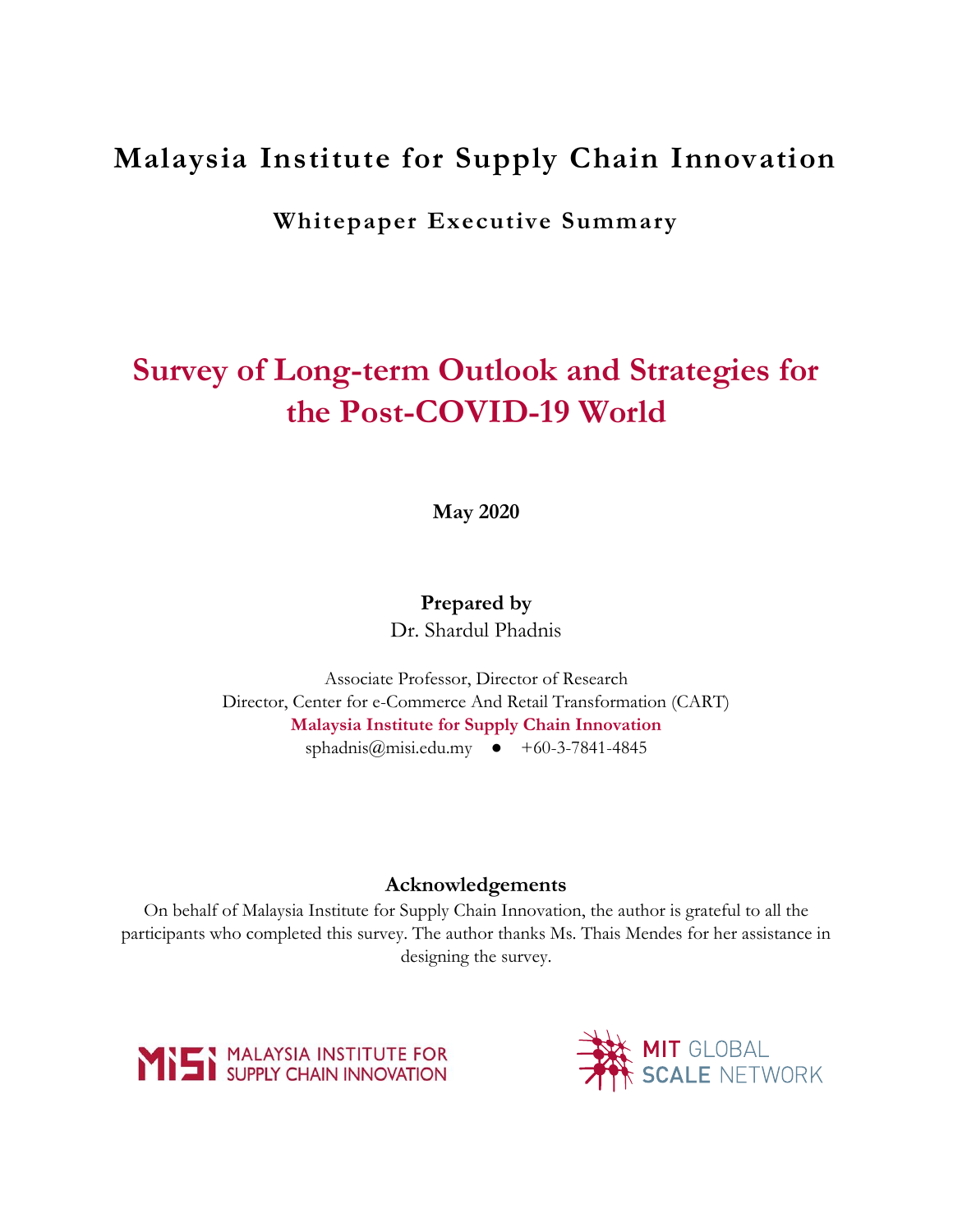

### **Executive Summary:**

### **Long-term Outlook and Strategies for the Post-COVID-19 World**

Malaysia Institute for Supply Chain Innovation (MISI) conducted a survey of business and supply chain professionals between April 22 and May 16, 2020 to understand their opinions of how their companies should plan for the long-term, after responding to the immediate challenges, in the aftermath of the COVID-19 pandemic. The survey noted that the timeline for "long-term" was next one-to-five years. This whitepaper reports and discusses the results of this survey.

**A note of caution:** The findings reported below are based on complete responses of more than 100 survey respondents. This is still a rather small sample for the results to achieve the desired *statistical significance*. Therefore, we caution the reader to *take these findings are provisional results*. The findings relevant to an organization should be explored further in a larger, more focused study.

### **Why should one care about "long-term" strategies right now?**

The COVID-19 pandemic has disrupted businesses all over the world. Governments, business firms, and citizens are consumed (and often overwhelmed!) by addressing the immediate impacts of the pandemic and national lockdowns on public health and economic activity. Those not directly involved in providing healthcare, producing life-saving goods and the items required for making them, or shaping public policy—such as consulting firms, think-tanks, universities—are seeking to contribute by publishing guidelines to address the immediate challenges of the pandemic for those concerned. Many such publications provide useful advice for addressing this difficult challenge.

These *immediate* actions are rightfully consuming attention of those concerned.

These advices and reports of the evolving situation are accompanied by frequent assertion that the pandemic is going to *force* most individuals, companies, and governments to adopt a "new normal." However, this "new normal" is often left tacit; agreements about the nature of "new normal" are even more rare. The pandemic also presents an opportunity for companies to rethink their business *voluntarily*. Thus, whether forced by the situation or performed voluntarily, the COVID-19 pandemic is likely to change the nature of business and supply chains in a substantial way.

Our survey aimed to explore such long-term change. We believe it is important for companies to start thinking about the medium-to-long range plans for their organizations in the post-COVID-19 world once they get a handle on the urgent challenge. This can give *companies more leverage and time in shaping and adapting to the "new normal" instead of having it be defined for them by someone else*.

### **Who are the survey respondents?**

The survey was completed by 130 supply chain professionals and business leaders in MISI's database. A few respondents did not answer all the questions related to future outlook and strategic choices. Excluding such partially-completed surveys from our analysis left us with 105 complete responses. A majority (63-percent) of the respondents reported working in middle-management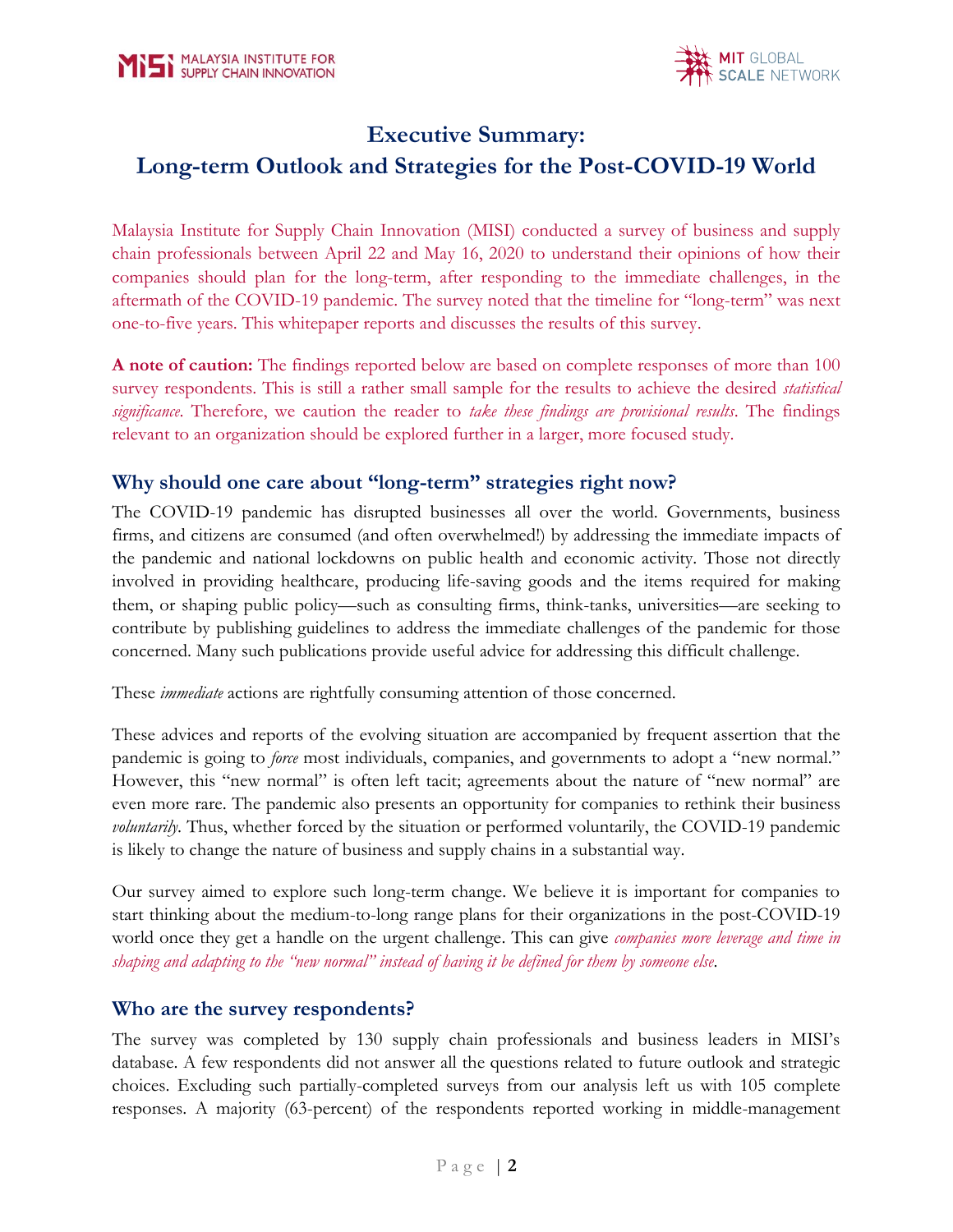

roles (as manager or director), primarily in a supply chain function. About one in five (18-percent) of the respondents are either business or functional leaders (owner, CEO, other C-level role) in their organizations. The survey respondents work in companies from different sectors of the economy: manufacturing, logistics, oil & gas and mining, healthcare, professional services, retail and wholesale, utilities, real estate, and hotels & restaurants. Their companies vary in size, with annual revenues ranging from less than US\$100,000 to greater than US\$10 billion per year. A majority of the respondents (61-percent) work in companies with at least US\$100 million in annual revenue.

### **Key findings and their implications**

We highlight six key findings of this survey and note their implications for business in the post-COVID-19 world. These findings are based on survey respondents' perceptions of the business environment and the value of different strategic choices in the next one-to-five years.

**Moderate optimism with motivation to avoid threats and pursue opportunities**: The survey respondents are moderately optimistic about the future of their company in the post-COVID-19 world. They believe their companies should make strategic choices to avoid losses and threats in the future, and place an even higher importance on their companies being able to pursue new opportunities in the aftermath of the COVID-19 pandemic. If companies act according to this sentiment, we would find them *actively trying to manage different environmental contingencies perceived as both opportunities and threats*, as opposed to waiting for the contingencies to be resolved on their own or focusing only on threats or opportunities.

**Higher optimism and prevention focus among larger companies**: The respondents from large companies (i.e., those reporting annual company revenue of US\$1B or higher) were more optimistic and placed a stronger emphasis on avoiding threats than those from smaller companies. The importance given to pursuing opportunities was nearly identical among the two groups. This suggests that *larger companies would more actively seek to manage their environmental contingencies and be more attuned to avoiding losses and threats* than smaller companies.

**Top choices - 'offensive with internal focus' and 'defensive with external focus'**: We asked survey participants to rate 12 generic strategic choices of four types for their company to succeed in the long-term in the aftermath of the COVID-19 pandemic. The most preferred types of choices were 'internally-focused of offensive intent' (such as, funding R&D of new products, training employees to support pursuit of new revenue sources) and 'externally-focused of defensive intent' (such as, emphasizing to the current customers the value of company's products and services to protect the existing business, engaging suppliers to launch initiatives to improve resilience of the company's current supply chain). If this intent is enacted, we would see *companies pursue a variety of strategic choices: of defensive and offensive intent, and focused inside and outside the company*. The choices were consistent among large and small companies with the exception that respondents from companies with over US\$1 billion revenue advocated a much weaker preference for strategies that were 'externally-focused with offensive intent' (see Figure 1).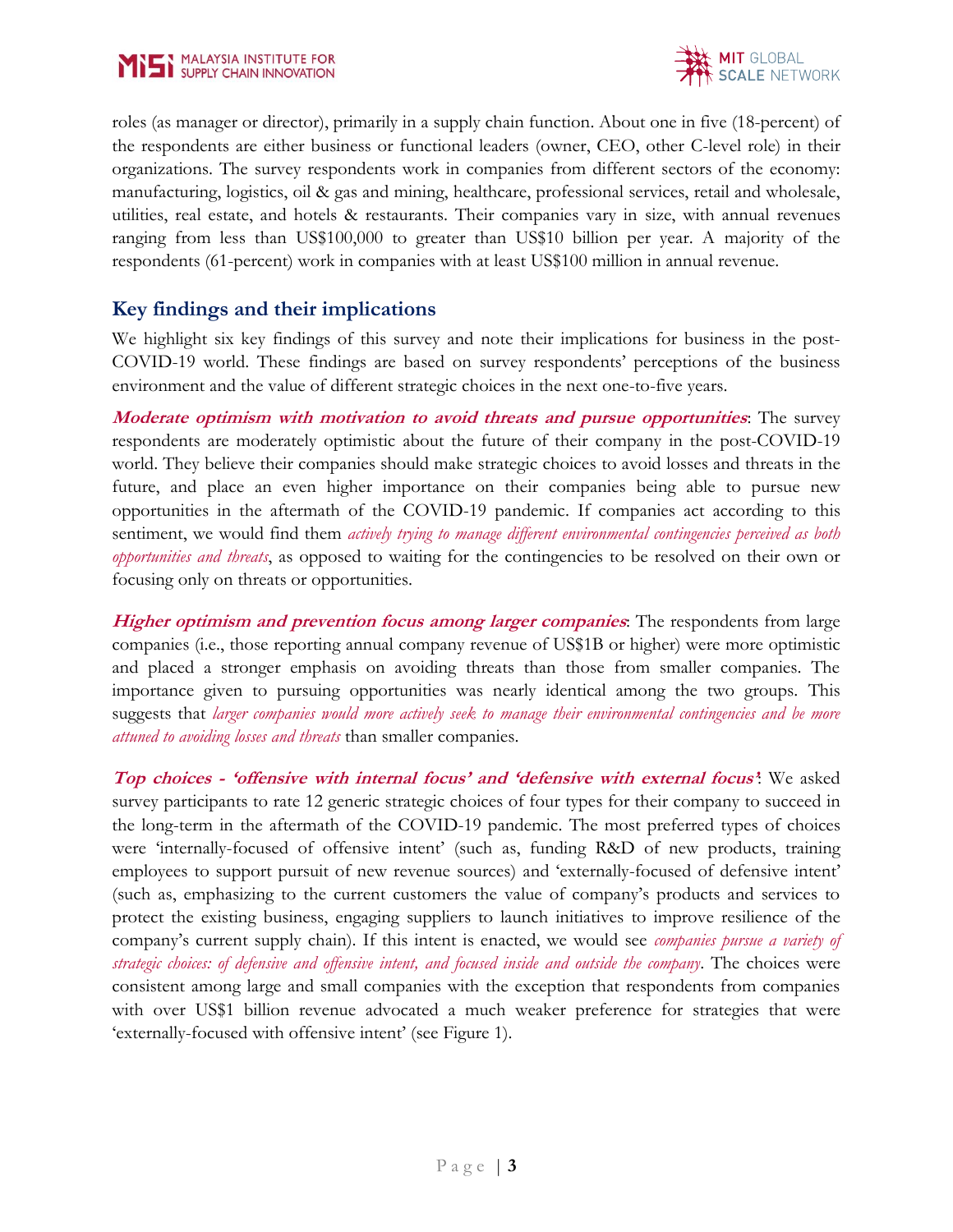

**Figure 1: Preferences for strategic choices, by company revenue**

**Strongest preference for demand-facing strategic choices**: Each one of the 12 generic strategic choices pertained to either demand-, operations-, or supply-side of the business. The survey respondents expressed much stronger preference for the demand-facing choices. This result was the same for respondents from small (revenue less than \$1B) and large (more than \$1B) companies. The relative importance of choices targeting the three areas was also nearly identical among the two groups. This suggests that the survey respondents expect the *demand for their company's products and services to be the area of greatest concern*, either as a threat of loss or an opportunity for growth.

**Most and least preferred strategic choices similar among small and large companies; more emphasis on improving supply resilience in small companies**: The top choice for respondents from both small and large firms was 'emphasizing to the current customers the value provided by the company and encouraging continuation of the relationship.' The three least favored choices were also identical among the two groups. Respondents from small companies rated 'taking initiatives with suppliers to improve resilience to future disruptions' as the second most important choice, while this was ranked sixth (of 12) for respondents from large companies. Thus, *respondents in small and large companies alike are most concerned with continuation of the existing business, whereas those in large companies are relatively less worried about future supply disruptions than their counterparts in small companies*.

**Strategic choices correspond with respondents' future outlook:** On an individual level, preferences for different strategic choices correlate with individual respondents' perceptions of the post-pandemic world. For instance, externally-focused offensive choices are more likely to be preferred by individuals with high promotion-focus, whereas externally-focused defensive choices are more likely to be the top choices of individuals with high prevention-focus (see Figure 2). Thus, the type of strategic choices taken by of a company would vary according to the future outlooks of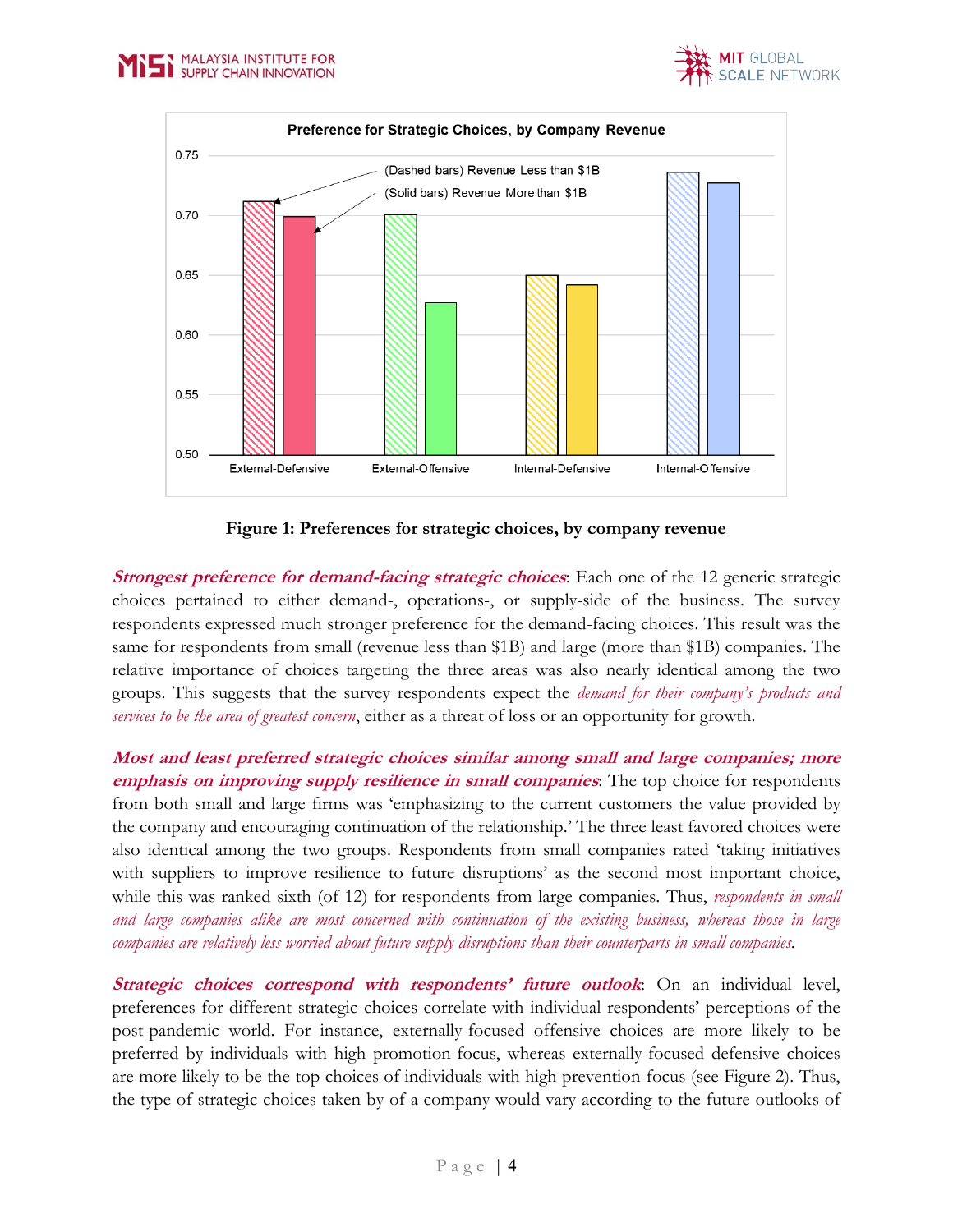



the managers and leaders involved in deciding the company's future. Therefore, *companies should involve employees with diverse future outlooks to get a broad perspective when ideating different strategies* for the company to pursue in the post-COVID-19 world.



Top Strategic Choice, by Prevention- and Promotion-focus

**Figure 2: Survey respondents' future focus and top strategic choices**

#### **Caveat and conclusion**

Although the above results are based on the input from more than 100 survey respondents with a wide range of experience in companies of varying sizes in various industries, the survey sample has an inherent bias: the survey was administered to industry executives in MISI's database. These individuals may have greater appreciation for thinking about end-to-end supply chains—as opposed to isolated factories, stores, or service centers—vis-à-vis a typical industry executive or policy maker in Malaysia or Southeast Asia. Thus, the survey's results are not guaranteed to be representative of the businesses in the region. Furthermore, our sample size is too small to reach statistical significance for many results. Therefore, these results should be considered provisional and those of particular interest to a company should be explored further in a larger study.

In conclusion, we hope that these results provide some ideas for conducting more in-depth and focused studies to understand how the COVID-19 pandemic may shape different companies and industries in the long-term. *By thinking strategically for the long-term now, companies may be able to define the "new normal" in more favorable terms to them, instead of leaving it for someone else to dictate it to them*.